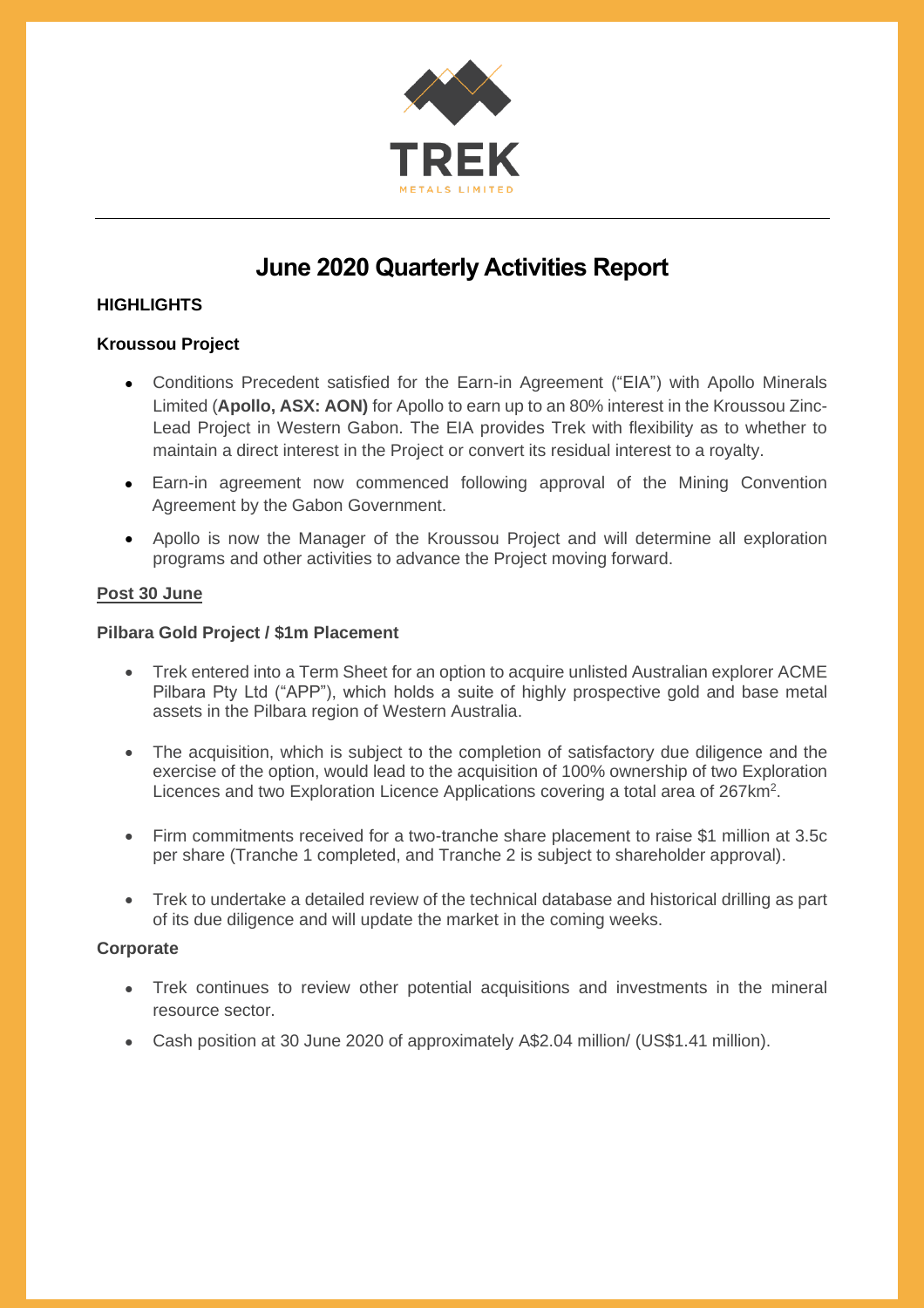#### **Overview**

Trek Executive Director John Young said the Company took major steps towards its goal of becoming a focused Australian gold explorer during the June Quarter, with the successful farmout of its African zinc-lead project and a lengthy search for new projects resulting in a significant transaction that was announced subsequent to quarter-end.

*"The previously announced earn-in agreement with ASX-listed explorer Apollo Minerals over our Kroussou Zinc-Lead Project in Gabon was completed during the quarter, clearing the way for Apollo to commence its earn-in and take over management of the Project. We are pleased to have a partner now in place with the focus and resources to take this asset forward.*

*"Subsequent to quarter-end we announced a game-changing acquisition in conjunction with a \$1 million capital raising. The proposed acquisition of a large and highly prospective Pilbara gold portfolio is an exciting development for our shareholders. The Pilbara is currently one of Australia's exploration hot-spots with activity increasing on several fronts thanks to the breakthrough discoveries of De Grey Mining.* 

*"The portfolio Trek are acquiring through the transaction with unlisted company ACME Pty Ltd is highly prospective for gold and base metal discoveries, and we are really looking forward to completing the transaction and getting on the ground to start exploration."*

#### **Kroussou Project**

The Kroussou Zinc-Lead Project consists of Prospecting Licence G4-569 which covers an area of 986.6km<sup>2</sup> in the Ngounie Province of Western Gabon, located approximately 220km south-east of the capital city of Libreville.

As announced on 4 September 2019, the Company entered into an Earn-in Agreement ("**EIA"**) with Apollo Minerals Limited (**Apollo Minerals, ASX: AON)** for Apollo to earn an interest of up to 80% in the Kroussou Project (**Kroussou Project** or **Project**).

Given the location and potential size of the project, Trek determined that the introduction of an earn-in partner was the optimal way to continue to fund the exploration required. The EIA provides Trek with the flexibility as to whether to maintain a direct interest in the Project or convert its residual interest to a royalty.

Other than the exploration work conducted by Apollo, there were no other exploration activities during the quarter.

#### **Lawn Hill Project**

Trek owns 100% of TM Resources Pty Ltd, which holds four exploration tenement applications in the Northern Territory, known as the Lawn Hill Project (ELAs 31260, 31261, 31751 and 31752).

The tenements contain highly prospective geology with the potential to host large scale sediment hosted zinc-lead deposits similar in style to the world-class Century deposit (>150Mt @ 8.2% Zn + 1.2 % Pb + 33g/t Ag) with anomalies along strike and in the same corridor that hosts the Walford Creek (Copper-Cobalt) Project (owned by Aeon Metals Limited, ASX: AML).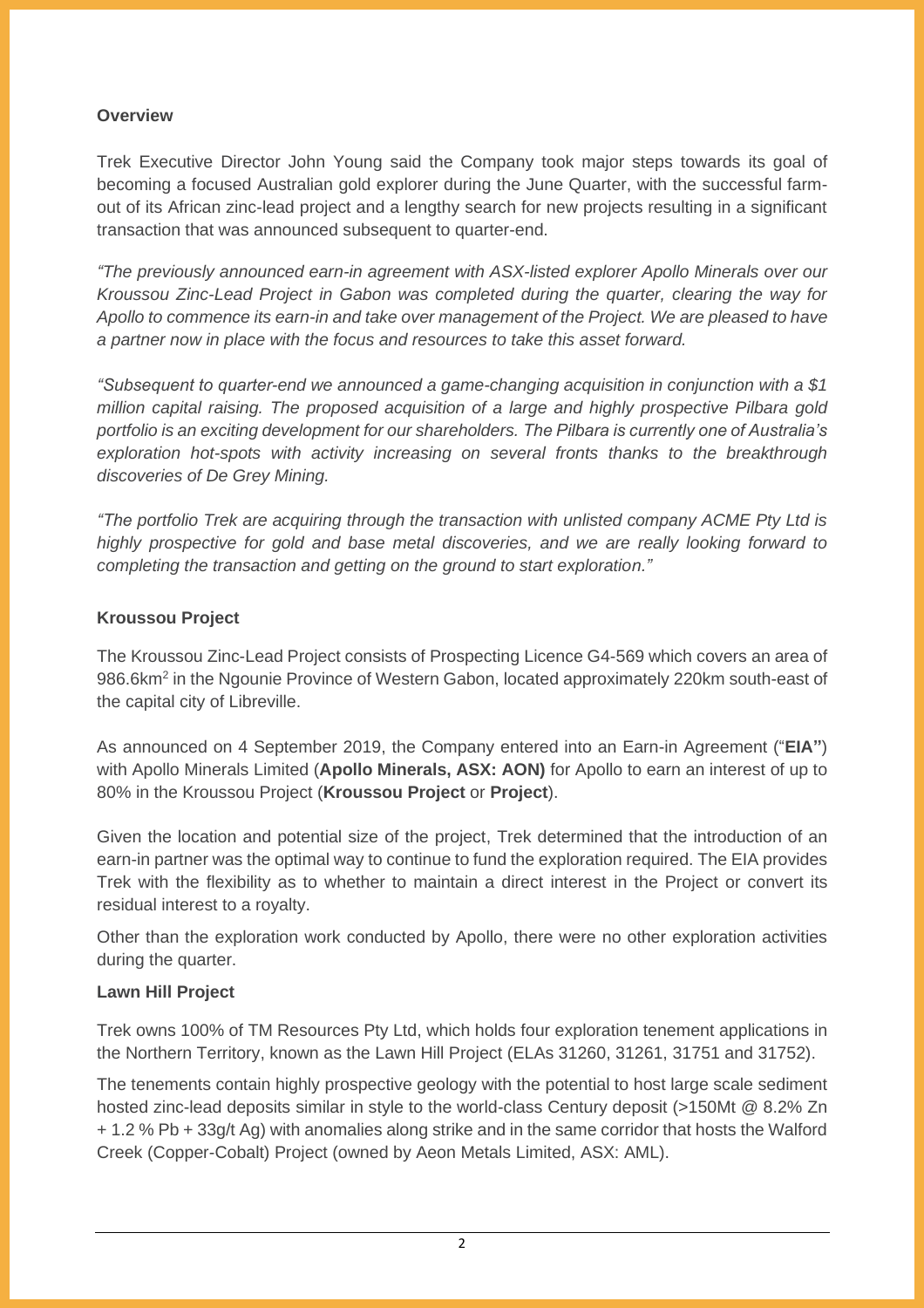During late 2019, the Company held the first meeting with the Traditional Owners of the region and the Northern Land Council in order to commence discussions regarding the grant of the tenements. This meeting was positive with the NLC indicating the Traditional Owners supported continuing discussions, which are planned for the coming months.

## **Post 30 June**

#### **Pilbara Gold Project / \$1m Placement**

On 14<sup>th</sup> July, Trek announced that it has secured an exciting new exploration and growth opportunity in the Pilbara Region of Western Australia after reaching agreement to acquire a highly prospective portfolio of gold and base metal exploration assets. Trek entered into a binding term sheet for an option to acquire ACME Pilbara Pty Ltd ("**APP**"), a private Australian registered company focused on identifying and acquiring quality gold projects ("the **Acquisition**").

Subject to completion of due diligence and exercise of the option to acquire APP, the transaction will result in the Company acquiring 100% ownership of two strategically located gold and base metal projects with an aggregate area of  $267$ km<sup>2</sup>.

In the case of the Pincunah Gold Project, 70km west of Marble Bar, the acquisition includes tenements located near significant established gold and base metal deposits, while in the case of the Jimblebar Gold and Copper Project, it includes a greenstone-scale exploration opportunity with a historical goldfield. Both projects include prospects for gold and base metal mineralization and numerous drill targets and exploration opportunities, with virtually no exploration in modern times.

#### **Key Terms of the Agreement**

Total cost of the acquisition is A\$200,000 in cash plus Trek shares as follows: -

- 1.) Payment of a non-refundable option fee of \$25,000;
- 2.) Trek may exercise the option at any time within 28 days;
- 3.) Acquisition conditional on completion of due diligence to Trek's satisfaction and all necessary third party and regulatory approvals;
- 4.) Consideration payable by Trek for the Acquisition is the issue of 6,666,667 fully paid ordinary shares in Trek at a deemed issue price of \$0.03, pursuant to the Company's existing Listing Rule 7.1 placement capacity. Consideration shares to be subject to a voluntary 6-month escrow;
- 5.) A 1% net smelter royalty;
- 6.) A Cash Payment of \$175,000; and
- 7.) The shareholder of APP is Australian Commercial Minerals Exporters Pty Ltd.

#### **Capital Raising**

The Company has received firm commitments for a share placement comprising 28,571,429 shares at an issue price of \$0.035 per share to sophisticated and professional investors to raise a total of \$1 million (**Placement**).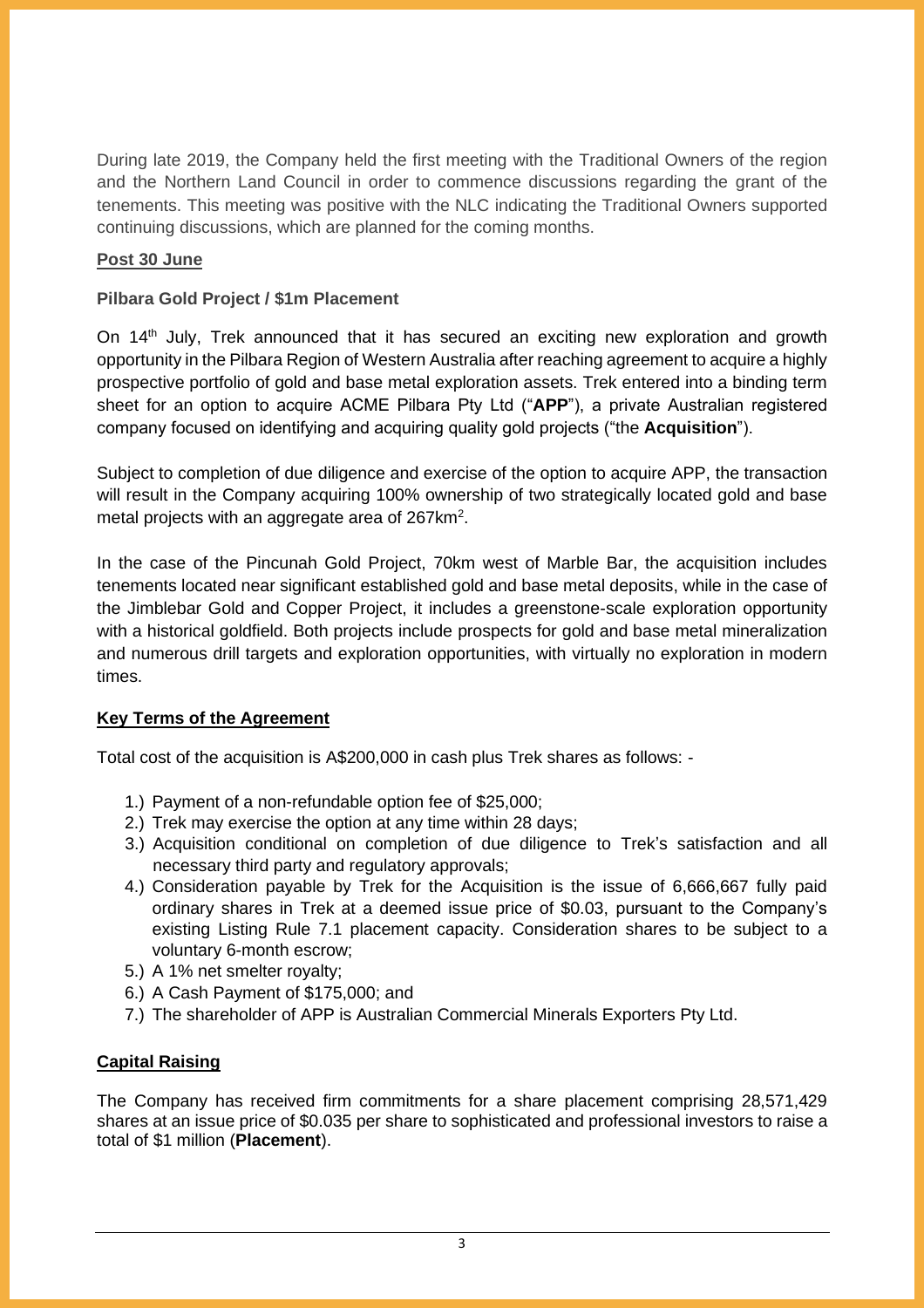The Placement will be undertaken in two tranches with 19,550,672 issued on 22<sup>nd</sup> July 2020 within the Company's existing Listing Rule 7.1 placement capacity and 9,020,757 shares to be issued subject to approval by shareholders at a shareholder meeting to be held. The new shares issued under the Placement will rank equally with the existing ordinary shares on issue.

The proceeds from the placement are intended to be used for completion of due diligence, exploration at the Pincunah and Jimblebar Projects and for corporate and general working capital.

Westar Capital acted as Lead Managers to the Placement and will be paid a fee of six percent on the funds raised under the placement.



**Figure 1. Tenements Location Plan.**

## **Pincunah Gold Project (E45/4909, and EL(A)45/4917)**

The Pincunah Project is located 70km west of Marble bar, 100km south of Port Hedland and 5km south- east of Kairos Minerals Limited (ASX: KAI) Mt York Gold Project.

Gold prospects occur in several settings. The Carlindi Shear lies with siliclastic sediments on EL45/4909 with a 6km long structural corridor which has been drilled in the past by Lynas Gold Limited. In 1969, Pickands Mather International conducted mapping, surface sampling and limited drilling on several gold and base metal prospects, collectively called the Valley of the Gossans, where mineralisation occurs in sheared brecciated and carbonate altered ultramafics.

EL(A) 45/4917 is located 10km east of Valley of the Gossans and 10km south-west of Venturex Resources Limited's (ASX: VXR) Sulphur Springs Copper-Zinc Project. Previous work focused on the western edge of a large granite intrusive at the Honey Eater prospect, where copper and gold anomalies occur over 4km along a highly prospective north-south shear zone.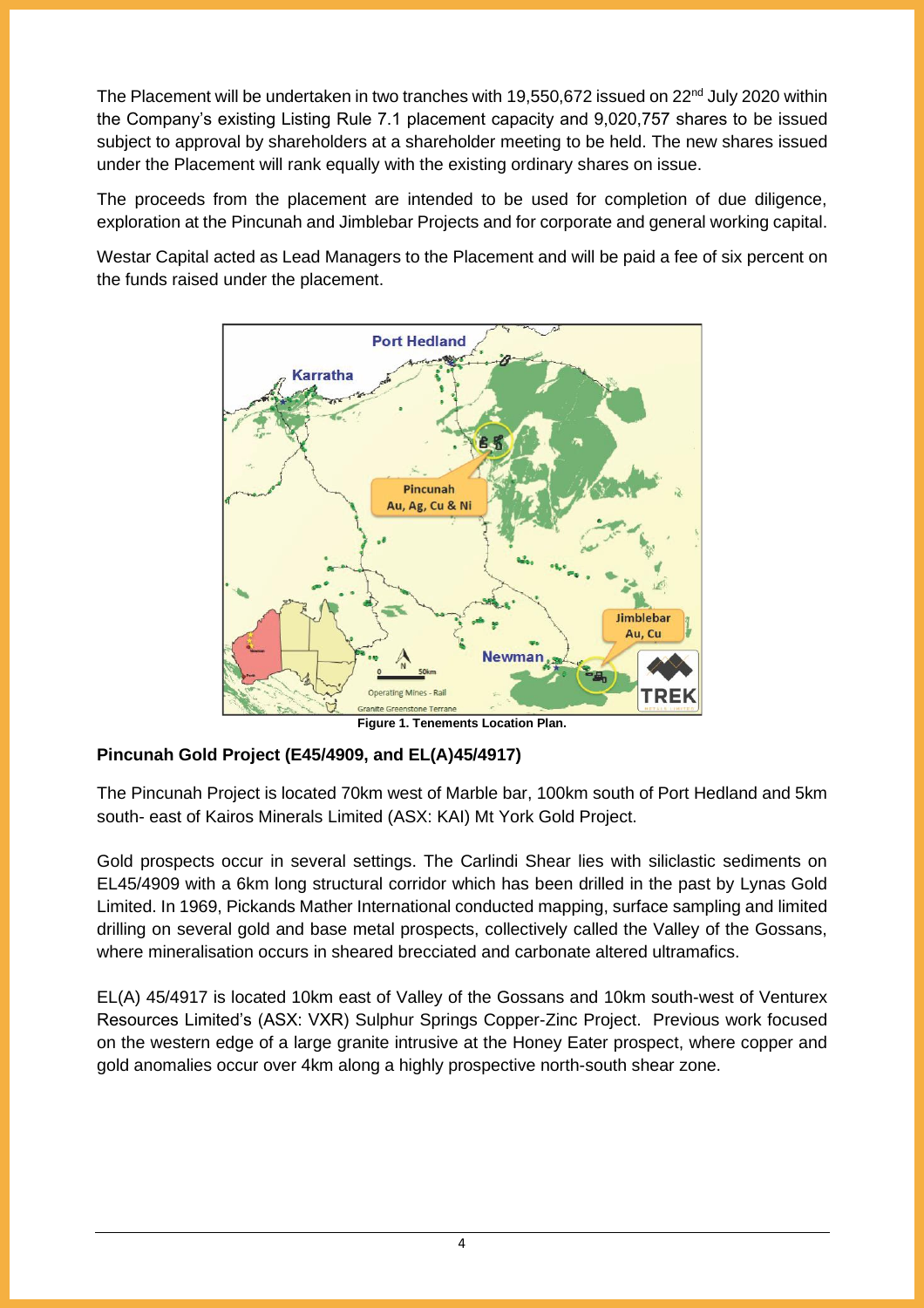

**Figure 2. Pincunah Geology Tenements E45/4909, and EL(A)45/4917**

#### **Jimblebar Gold and Copper Project (E52/3605 and EL(A)4917)**

The two tenements are located 50km east of Newman, 5km north-west of the Coobina Chromite Mine and 15km south-east of the major Jimblebar iron ore mine. Gold mineralization in the district is structurally controlled where minor structures cross-cut the major faults or shears, small-scale mining occurred between 1903 and 1937. Gold is associated with dacitic to andesitic (felsic) porphyry intrusives and dykes within mafics and banded iron formations.

TKM will undertake a technical data base and historical drilling review as part of the due diligence program and will update the market in the coming weeks.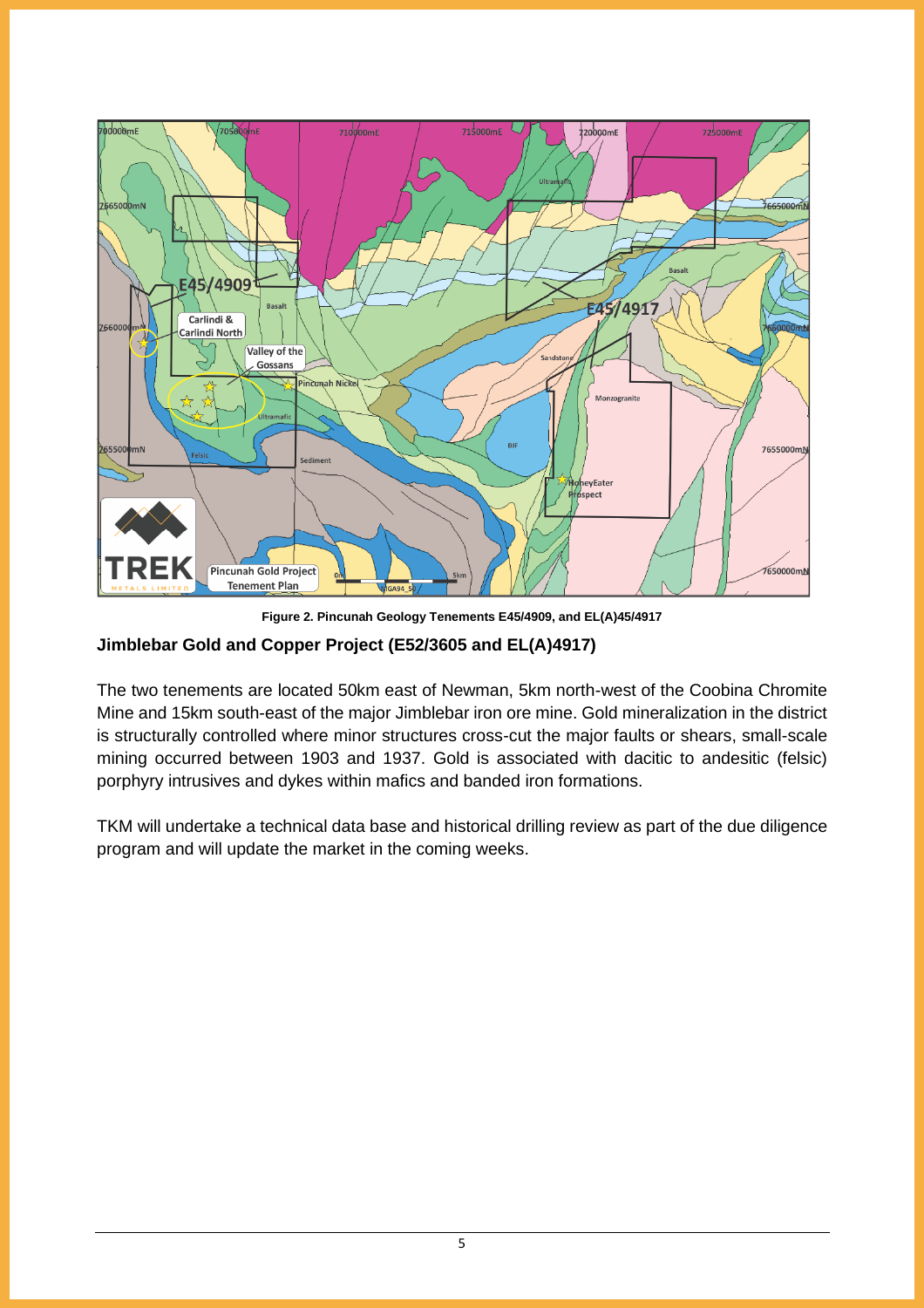

**Figure 3. Jimblebar Geology and Tenements E52/3605 and EL(A)52/3672**

Planned upcoming work programs to be undertaken following successful due diligence and completion of the acquisition will include:

- Exploration field work, mapping, and sampling
- Geochemistry programs and drilling programs
- Geophysics

#### **Cash Position/Expenditure**

The Company held cash reserves of approximately A\$2.04 million/ (US\$1.41 million) at the end of the quarter (Refer Appendix 5B). During the quarter, the company expended A\$71,859/US\$48,395 on staffing and consulting costs. This includes payment of normal directors and consulting fees to related parties of A\$57,625/US\$37,831 during the quarter (Refer Appendix 5B).

## **Authorised by the Board of Directors**

#### **More Information**

#### **INVESTORS:**

Greg Bittar **Greg Bittar** John Young Email: greg@trekmetals.com.au john@trekmetals.com.au